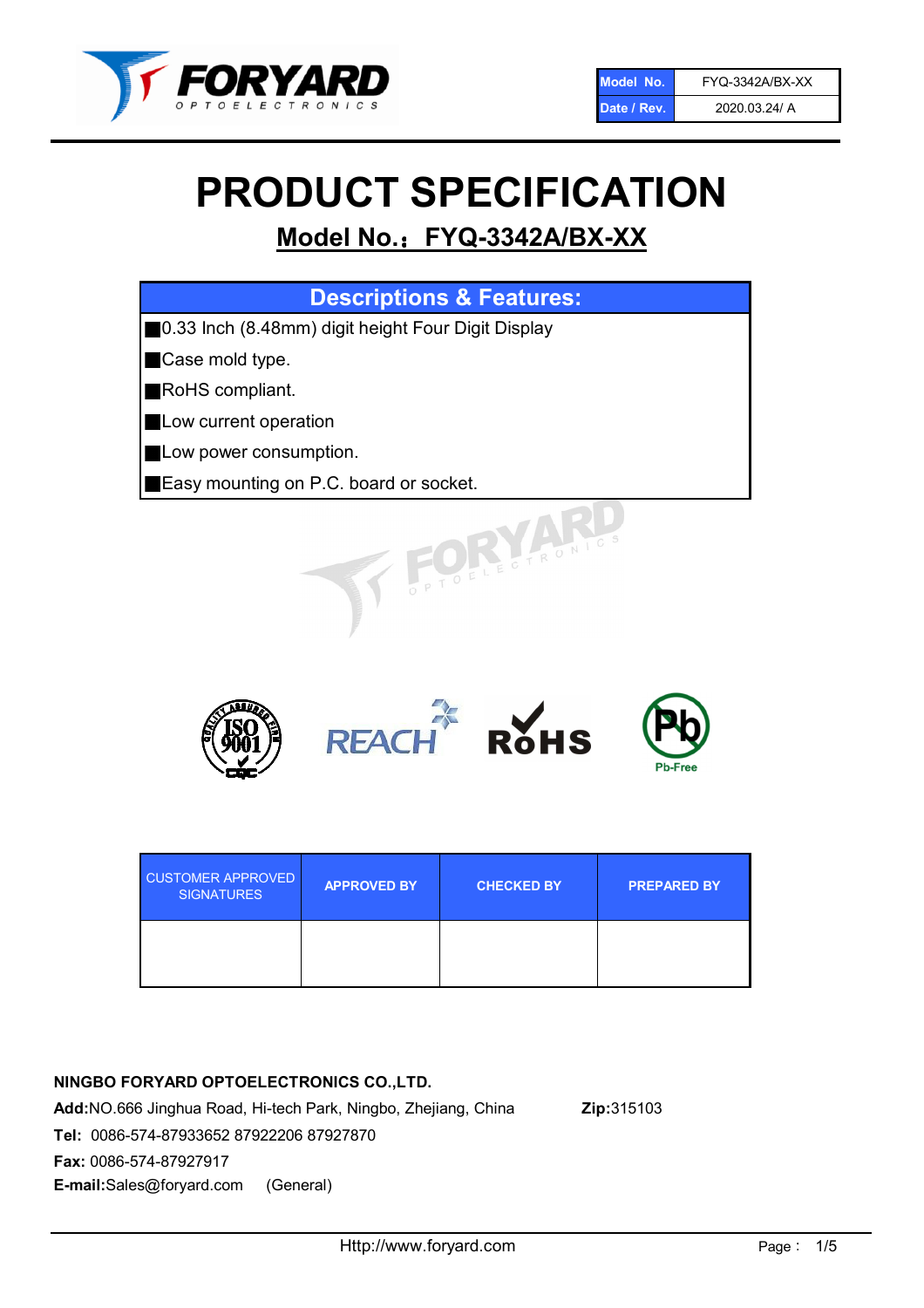

| Model No.   | FYQ-3342A/BX-XX |
|-------------|-----------------|
| Date / Rev. | 2020.03.24/ A   |

#### ■ -XX: REF Surface / Epoxy color

| Color<br><b>Number</b>   |                        |                           |             |                |
|--------------------------|------------------------|---------------------------|-------------|----------------|
| <b>REF Surface Color</b> | $\bigcap$ White        | ○ Black  ○ Gray           | $\circ$ Red | $\circ$ Green  |
| <b>Epoxy Color</b>       | $\bigcirc$ Water Clear | $\circ$ White $\circ$ Red | I⊖ Green    | $\circ$ Yellow |

#### ■ Mechanical Dimensions





Notes:

- 1. All pins are Φ0.45[.019]mm
- 2. Dimension in millimeter [inch], tolerance is ±0.25 [.010] and angle is ±1° unless otherwise noted.
- 3. Bending≤Length\*1%.
- 4.The specifications,characteristics and technical data described in the datasheet are subject to change without prior notice.
- 5.The drawing is different from the actual one, please refer to the sample.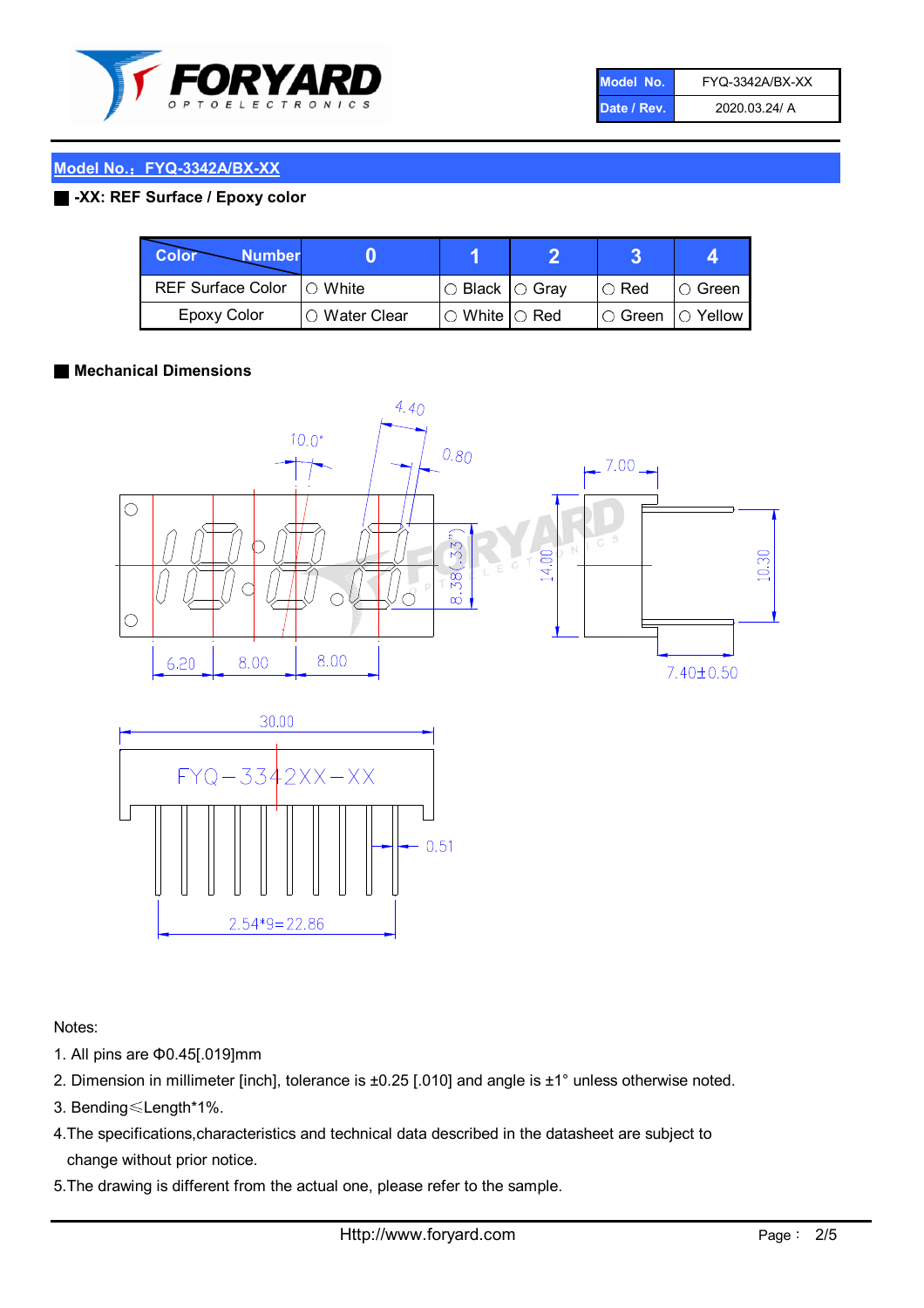

| Model No.   | FYQ-3342A/BX-XX |
|-------------|-----------------|
| Date / Rev. | 2020.03.24/ A   |

# ■ All Light On Segments Feature & Pin Position



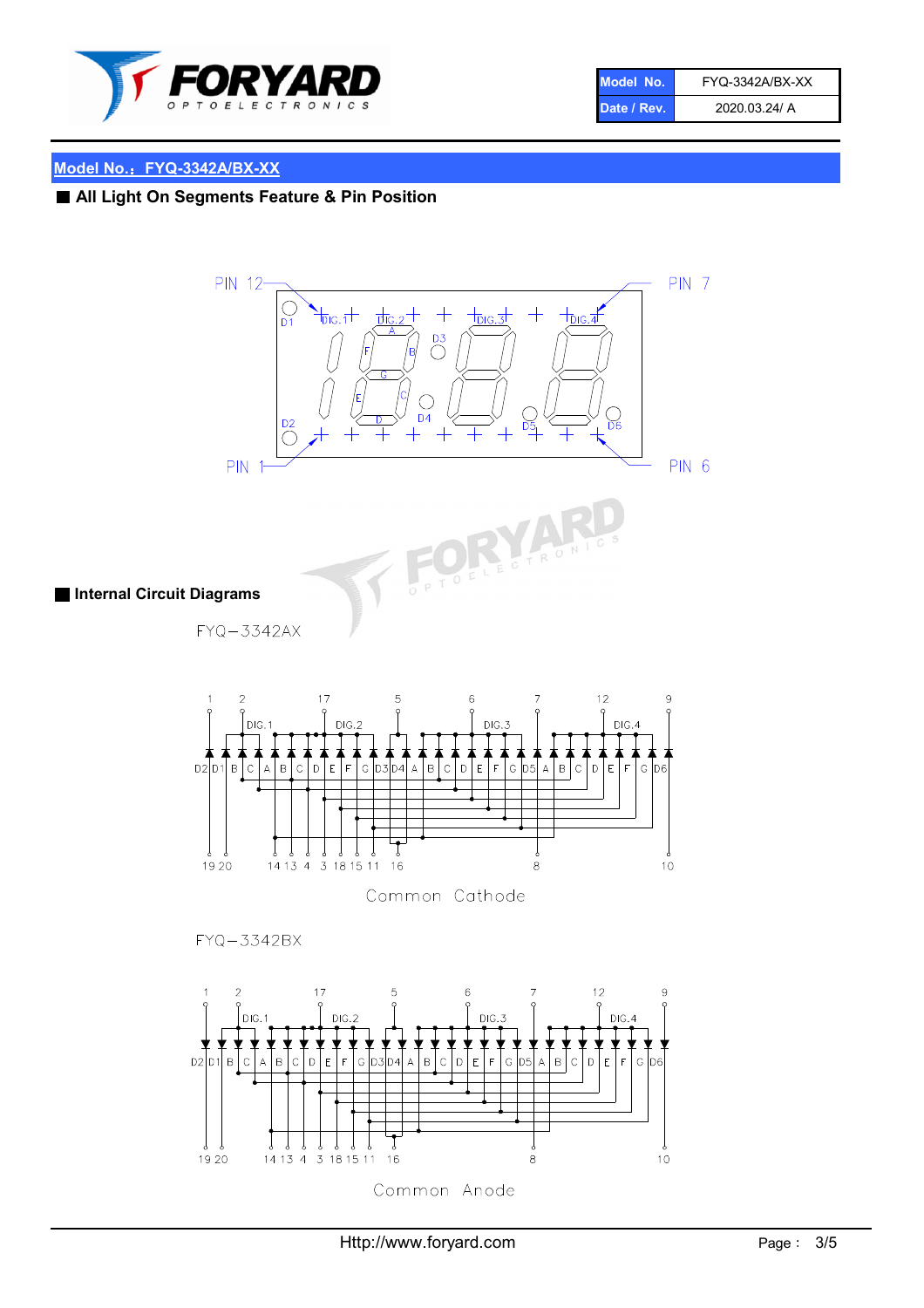

| Model No.   | FYQ-3342A/BX-XX |
|-------------|-----------------|
| Date / Rev. | 2020.03.24/ A   |

#### Absolute maximum

| ISUIULU IIIAAIIIIUIIII TALIIIYS |               |                       |              | (⊺a−∠J ∪ <i>)</i> |              |
|---------------------------------|---------------|-----------------------|--------------|-------------------|--------------|
| <b>Parameter</b>                | <b>Symbol</b> | <b>Test Condition</b> | <b>Value</b> |                   | <b>Unit</b>  |
|                                 |               |                       | <b>Min</b>   | <b>Max</b>        |              |
| Reverse Voltage                 | VR            | $IR = 30$             | 5            |                   |              |
| <b>Forward Current</b>          | ΙF            |                       |              | 30                | mA           |
| Power Dissipation               | Pd            |                       |              | 100               | mW           |
| <b>Pulse Current</b>            | Ipeak         | Duty=0.1mS,1KHz       |              | 150               | mA           |
| <b>Operating Temperature</b>    | Topr          |                       | $-40$        | $+85$             | $^{\circ}$ C |
| Storage Temperature             | Tstr          |                       | $-40$        | $+85$             | °C           |

#### ■ Electrical-Optical Characteristics

#### ● Color Code & Chip Characteristics:(Test Condition:IF=10mA)

Typ Max S | Hi $\textsf{Red}$  | AlGaInP | 660nm LE 20nm | 2.00 | 2.50 D | Super Red | AIGaAs/DH | 650nm | 20nm | 2.00 | 2.50 E | Orange | GaAsP | 625nm | 35nm | 2.00 | 2.50 A | Amber | GaAsP | 610nm | 35nm | 2.00 | 2.50 Y | Yellow | GaAsP | 590nm | 35nm | 2.00 | 2.50 G Yellow Green AIGaInP | 570nm | 10nm | 2.00 | 2.50 3.00 3.80 3.00 3.80 W | White | InGaN/GaN | X=0.29,Y=0.30 |CCT:9500K| 3.00 | 3.80 UHR Ultra Hi Red  $\vert$  AIGaInP  $\vert$  640nm  $\vert$  20nm  $\vert$  2.00  $\vert$  2.50 UR | Ultra Red | AlGaInP | 635nm | 20nm | 2.00 | 2.50 UE Ultra Orange | AIGaInP | 625nm | 20nm | 2.00 | 2.50 UA Ultra Amber | AIGaInP | 610nm | 20nm | 2.00 | 2.50  $UV$  Ultra Yellow  $\vert$  AlGaInP  $\vert$  590nm  $\vert$  20nm  $\vert$  2.00  $\vert$  2.50  $\text{UG}$  Ultra Yellow Green | AIGaInP | 570nm | 30nm | 2.00 | 2.50 PG | Pure Green | InGaN | 520nm | 36nm | 3.00 | 3.80 30nm 3.00 3.80 30nm 3.00 3.80 10~20 Standard brightness Forward Voltage(VF) Unit:V 15~30 10~20 10~20 625nm GaAsP 590nm **Emitting Color Dice Material** 10~21 610nm Luminous **Intensity** (Iv) Unit:mcd AlGainP 660nm GaAsP GaAsP AlGaAs/DH **Spectral** Line halfwidth (∆λ1/2) Peak Wave Length $(\lambda_{\rm P})$ UB 460nm 635nm AlGaInP AlGaInP AlGaInP InGaN/GaN AlGaInP | 570nm | 10nm | 2.00 | 2.50 | 10~20 30~105 30~135 460nm 520nm Ultra brightness **AlGaInP** AlGaInP 60nm AlGaInP 640nm Segment-to-Segment Luminous Intensity ratio(Iv-M) 1.5:1 610nm 9~20(mw) 350~450 470nm 120~180 120~180 Ultra Blue InGaN/GaN 9~20(mw) 20~50 570nm | 30nm | 2.00 | 2.50 | 20~60 470nm 590nm InGaN/GaN B Blue I InGaN 40~85 60~120~180 40~70

#### Note:

1.Luminous Intensity is based on the Foryard standards.

2.Pay attention about static for InGaN

(Ta=25℃)

(Ta=25℃)